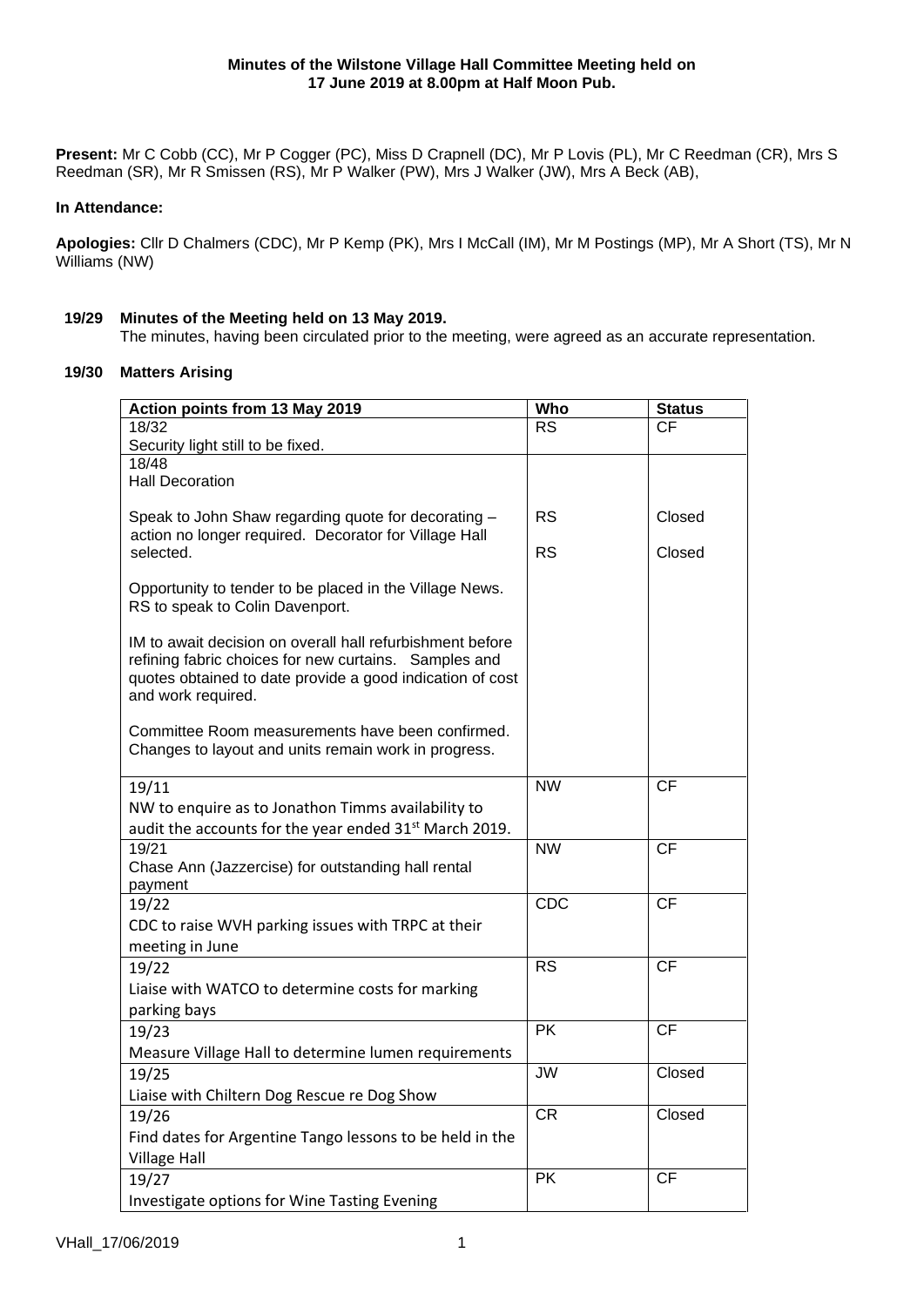#### **Minutes of the Wilstone Village Hall Committee Meeting held on 17 June 2019 at 8.00pm at Half Moon Pub.**

| 19/27                                   | <b>PK</b> | Closed |
|-----------------------------------------|-----------|--------|
| Procure chair servicing kits            |           |        |
| 19/27                                   | <b>PK</b> | Closed |
| Strim unsightly weeds                   |           |        |
| 19/27                                   | <b>NW</b> | СF     |
| Resolve problem with village hall doors |           |        |

# **19/31 Treasurer's Report**

| <b>Balances</b>     | 10 June 2019 |
|---------------------|--------------|
| Current             | £2,400.20    |
| Deposit             | £16,914.35   |
| <b>Money Market</b> | £18,233.28   |
| Petty cash          | £486.84      |
| Awaiting paying in  | £0           |
|                     | £38,034.67   |
| Outstanding bills   | £0.00        |
| Unpaid cheques      | £0.00        |
| <b>Total funds</b>  | £38,034.67   |

Annual profit to date is approximately £2400.

## **19/32 Village Hall Car Park**

The committee looks forward to an update from CDC following the discussion of WVH's parking issues at the June TRPC meeting.

RS offered to liaise with WATCO in order to determine timing and costs for establishing properly defined bays.

## **19/33 Hall Refurbishment**

Having reviewed a quote from Shaun Hendin for the redecoration of WVH, the committee agreed to go ahead with the work, as outlined, for the sum of £1585. The quote covers the preparation and painting of walls and stage area. It does not include any work to the ceiling.

Efforts to obtain quotes from other suppliers have been unsuccessful. The advertisement for the opportunity to tender placed in the Village News produced no response. Other decorators contacted directly have not replied.

Several committee members familiar with Shaun Hendin commented on the high standard of his work.

TS agreed to check the diary for the most convenient dates. PW to liaise with Shaun Hendin.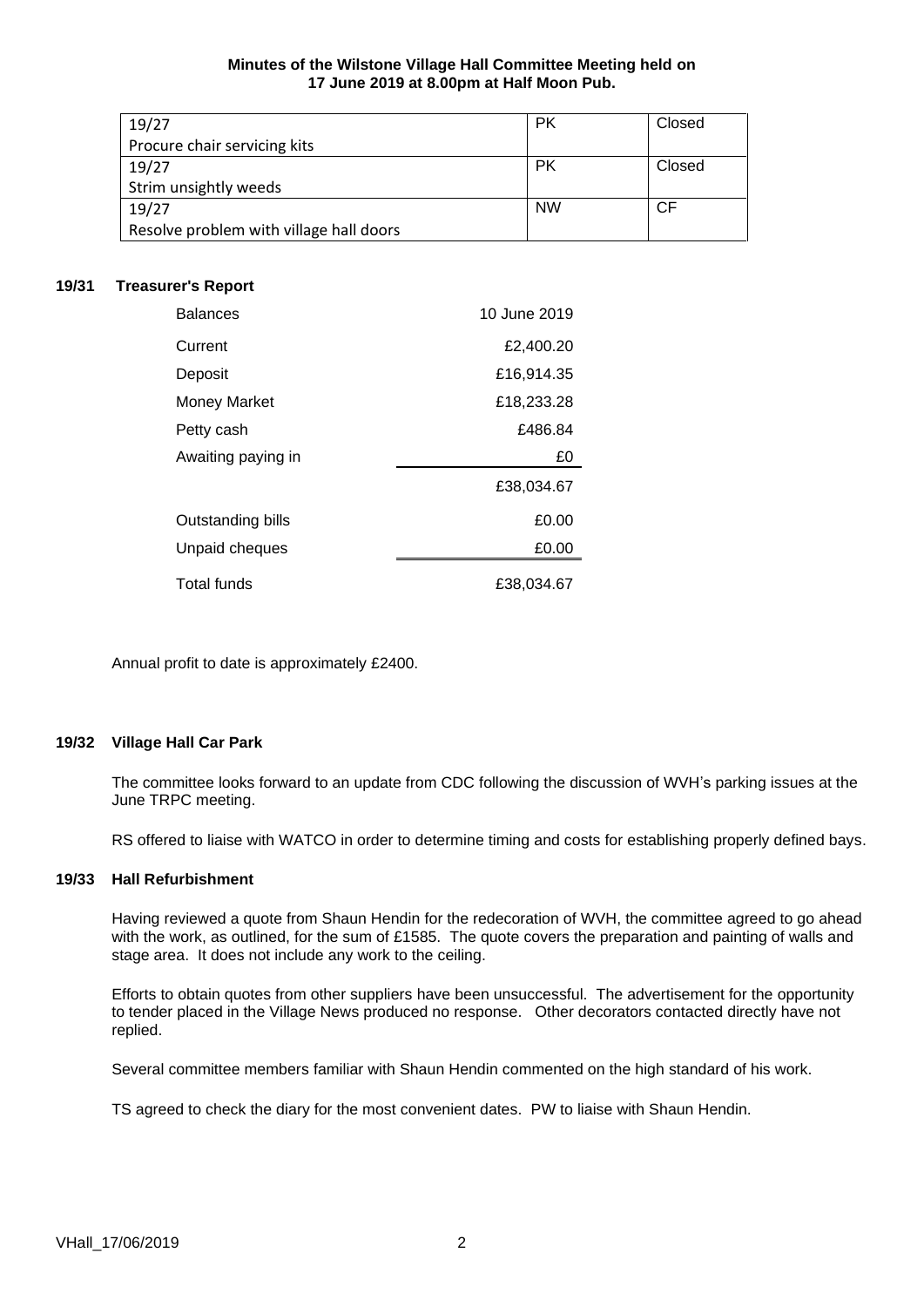Plans for the refurbishment of the committee room were discussed. Work would include but not be limited to:

- Move radiators
- New power points
- New floor
- New units and refrigerator
- Mobile bar

Other work to the main hall includes:

- Replace curtains in hand with IM. RS to speak to Nev re other suppliers.
- Replace lights PK to measure hall and determine lumen requirements.
- Repair/replace heaters

PW agreed to lead the refurbishment project.

#### **19/34 Past Events**

**n/a**

#### **19/35 Future Events**

**Village Event 23rd June:** Preparation for the Open Village is complete.

**Fun Dog Show**: The committee agreed to postpone this event until next year.

**Screening of Live Events**: The committee agreed to postpone this initiative until next year.

**Film Night in support of the Village Shop:** It was agreed that rather than run a separate film night in support of the Save our Shop Fund, commission of £1 per ticket would be donated from all film nights during the active fund-raising phase.

Film Night: Bar prices to be reviewed prior to the launch of next seasons films which will commence on 19<sup>th</sup> October 2019.

**Wine Tasting**: PK to investigate options for a Wine Tasting Evening for later in the year.

# **19/36 Hall Lettings**

Nothing more to add.

# **19/37 Any Other Business**

# **Church Donation**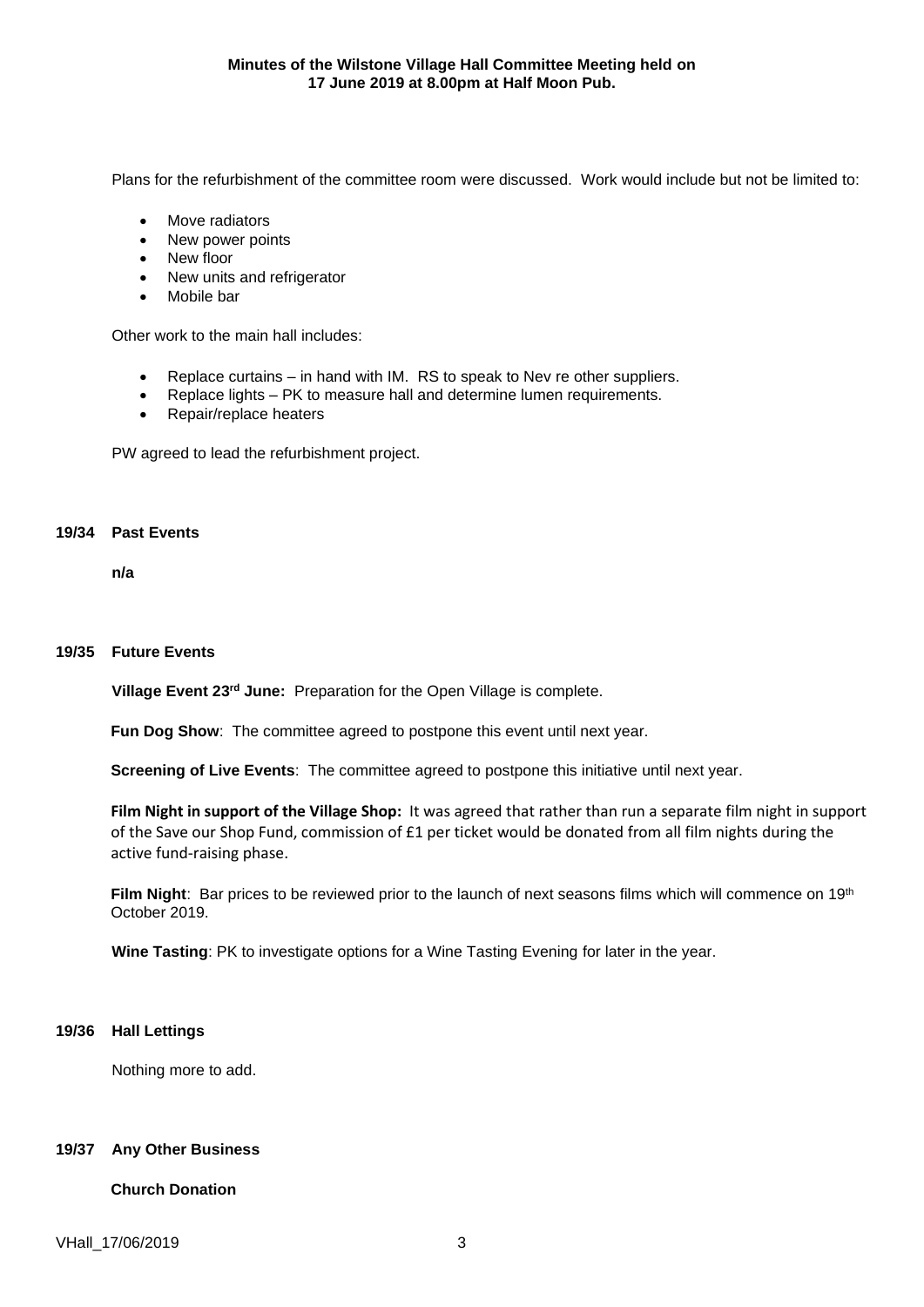#### **Minutes of the Wilstone Village Hall Committee Meeting held on 17 June 2019 at 8.00pm at Half Moon Pub.**

The committee approved the request from All Saints Church for a £60 donation towards a Toilet Sharing Scheme.

## **Changes to Committee**

Following the AGM and subsequent changes to the committee, it was agreed that:

- PW would place a notice in the Village News
- RS would write to the Charity Commission
- AB would look at the Charity Commission website
- CC would look at how best to add WVHC minutes to the Wilstone.org website

#### **Grass cutting**

Ken and Colin currently volunteer their services to cut the grass around the War Memorial, Bus Shelter and the Old Forge. DC raised the question of how long Ken and Colin would continue to do this. The committee agreed that other volunteers should be sought.

#### **Window Cleaner**

CR raised the question of getting the village hall windows cleaned inside and out, twice a year. DC offered to pass on details of a window cleaner. CR to obtain quotes.

# **19/38 Date of next meeting**

Monday 12<sup>th</sup> August 2019 at 7:30pm, Half Moon Pub